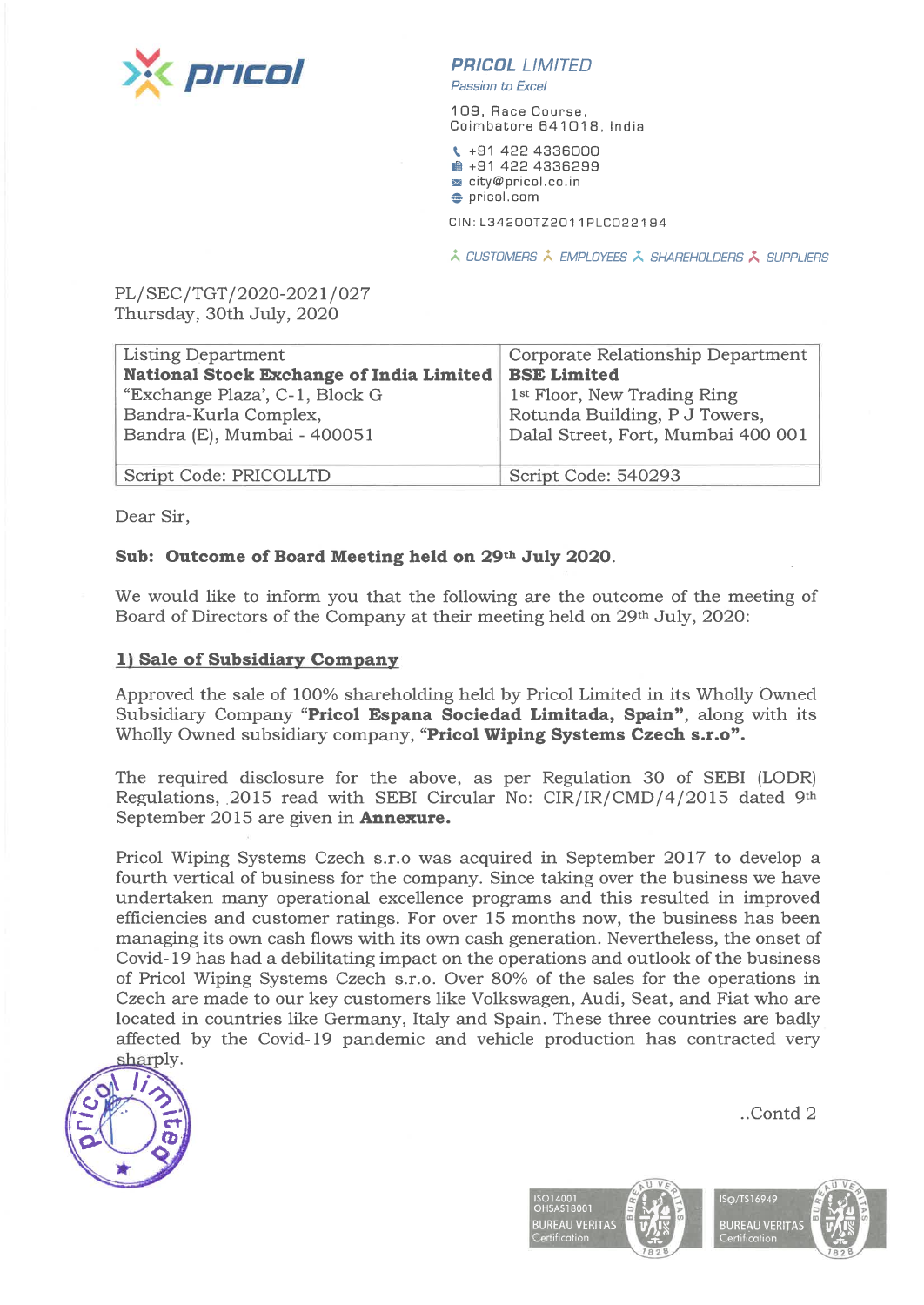

PR/COL LIMITED Passion to Excel

## /2/

The management teams in the Czech Republic and India have been in constant touch with the key customers to understand the business outlook and workout the cash flows but none of the European customers are willing to commit to any sort of committed production numbers. Under these circumstances, it is expected to have cash losses in the Czech Republic which will also result in breaching all the banking covenants and the banks in Czech Republic, Unicredit s.r.o, have advised us to further infuse capital into the company. Under the stiff economic downturn due to the Covid-19 pandemic in India, it would be impractical for the parent company, Pricol Limited, to allocate financial resources to the operations in Czech Republic. Hence, it was decided by the Board of Directors to explore 100% divestment of the operations in Czech Republic along with its holding company Pricol Espana located in Spain. After negotiations with multiple potential buyers, we have identified <sup>a</sup> particular Private Equity investor with extensive interests in the European automotive industry and have met the key customers and bankers along with this potential buyer and finalized the terms of the 100% divestment. At the meeting of Board of Directors of Pricol Limited held on 29th July 2020, the Board has approved the terms of the Share Purchase Agreement for the complete divestment of Pricol Limited's interest in Pricol Espana and consequently Pricol Wiping Systems Czech s.r.o. The deal will be completed subject to statutory and regulatory approvals and is expected to be completed on or before 31st August 2020.

## 2) Annual General Meeting

The 9th Annual General Meeting of the Company is scheduled to be held on Wednesday, 16th September 2020.

## 3) E-voting Cut-off date

The cut-off date to identify the shareholders eligible to vote at the E-voting on AGM Subjects is fixed as Wednesday, 9th September 2020.

## 4) Press note

The Board Meeting dated 29th July 2020 was concluded at 7 .30 pm.

This is for your information and records.

Thanking you

Yours faithfully, For Pricol Limited

. G. Thamizhanban Company Secretary ICSI M.No: F7897

Encl: As above

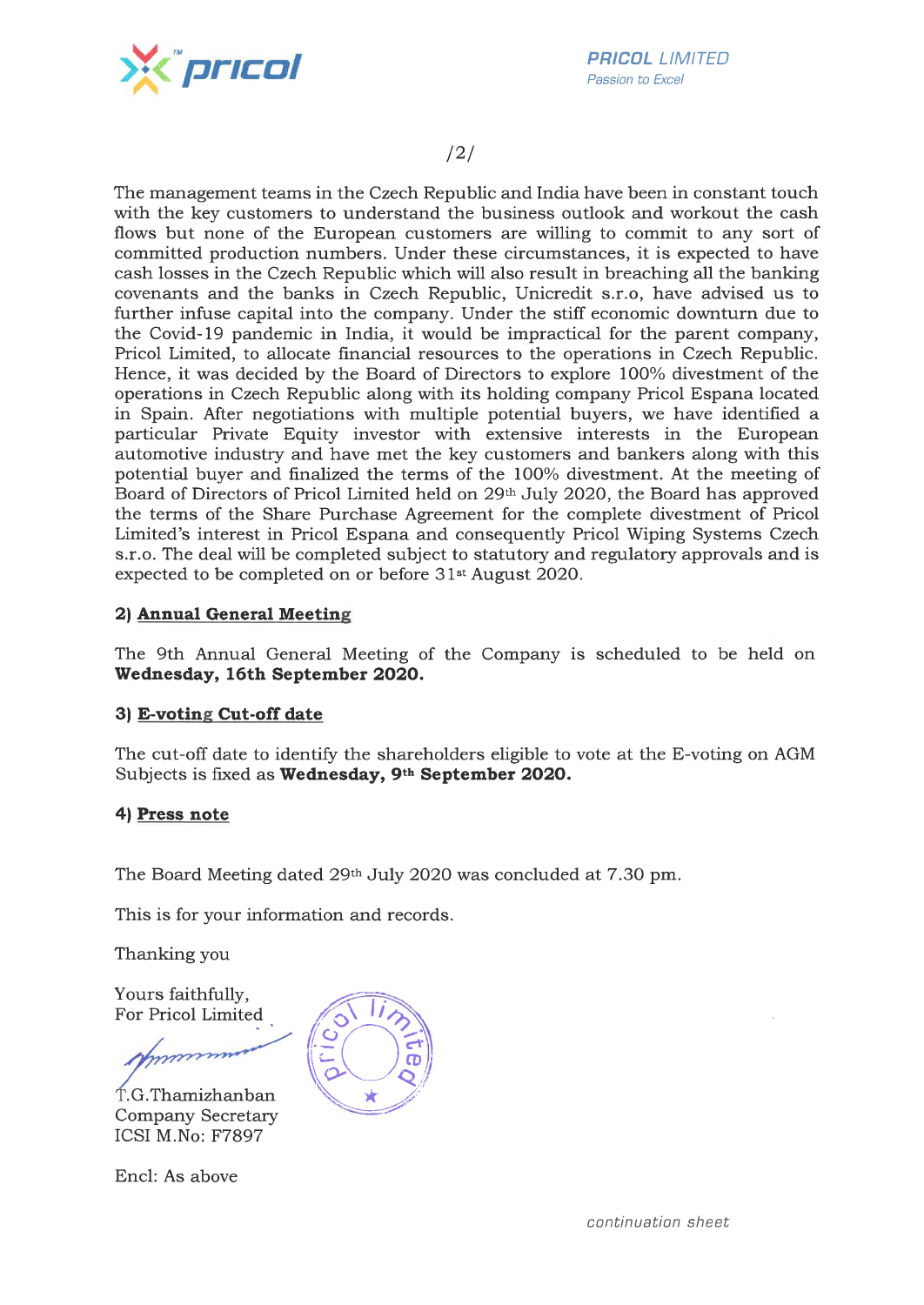

#### ANNEXURE to letter dated: 30th July, 2020

#### SALE OF SUBSIDIARY COMPANIES

1. The amount and percentage of the turnover or revenue or income & net worth contributed by subsidiary of the company during the last financial year (2019-20)

|                                      | Rs. in lakhs |           |  |
|--------------------------------------|--------------|-----------|--|
|                                      | Revenue      | Net worth |  |
| <b>Pricol Limited (Consolidated)</b> | 165.465      | 39.740    |  |
| Continued & Discontinued Operations  |              |           |  |

| Particulars                                                       | Pricol Espana<br><b>Sociedad</b><br>Limitada, Spain | <b>Subsidiary of Pricol</b><br><b>Espana</b><br><b>Pricol Wiping Systems</b><br>Czech s.r.o |
|-------------------------------------------------------------------|-----------------------------------------------------|---------------------------------------------------------------------------------------------|
| i. the turnover or revenue or income<br>contributed by subsidiary |                                                     |                                                                                             |
| a. Amount                                                         | --                                                  | 35,743                                                                                      |
| b. Percentage                                                     | --                                                  | 21.60%                                                                                      |
| ii. net worth contributed by<br>subsidiary                        |                                                     |                                                                                             |
| a. Amount                                                         | 67                                                  | (3,203)                                                                                     |
| Percentage                                                        | 0.17%                                               | (8.06%)                                                                                     |

| S.             | <b>Particulars</b>                          | <b>Details</b>                                     |
|----------------|---------------------------------------------|----------------------------------------------------|
| no             |                                             |                                                    |
| $\overline{2}$ | Name of the Subsidiary Company              | Pricol Espana Sociedad Limitada                    |
| 3              | Extent of dilution of Shareholding          | 100 %                                              |
| 4              | Date on which the agreement of sale has     | 29th July 2020                                     |
|                | been entered into                           |                                                    |
| 5              | The expected date of completion of sale     | 31 <sup>st</sup> August 2020, subject to statutory |
|                | /disposal                                   | and regulatory approvals.                          |
| 6              | Consideration received for such sale /      | EURO 50,000 net of all liabilities taken           |
|                | disposal                                    | over by the buyer.                                 |
| $\overline{7}$ | a. Brief details of buyer                   | Certina Automotive Solutions AG                    |
|                |                                             | a German Stock Corporation.                        |
|                | b. whether any of the buyers belong to      | The buyer does not belong to Promoter /            |
|                | the promoter/ Promoter group / group        | Promoter Group/ Group Companies                    |
|                | companies                                   |                                                    |
| 8              | Whether the transaction fall within         | It is not a Related Party Transaction              |
|                | related party transaction                   |                                                    |
| 9              | Additionally, in case of slump sale,        | Not Applicable                                     |
|                | indicative disclosures provided for         |                                                    |
|                | amalgamation merger, shall be               |                                                    |
|                | disclosed by the listed entity with respect |                                                    |
|                | to such slump sale                          |                                                    |
|                |                                             |                                                    |